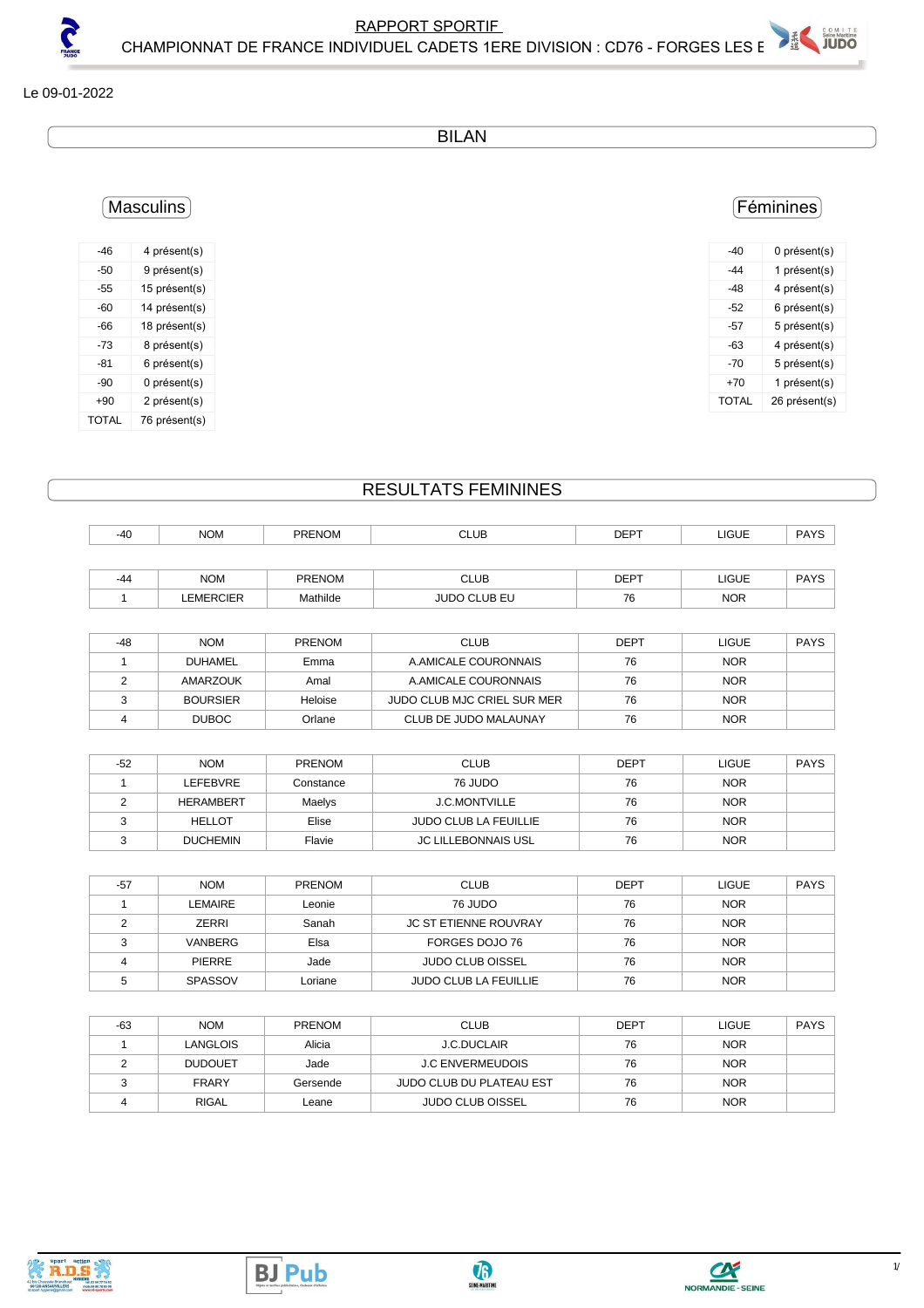

# **RAPPORT SPORTIF** CHAMPIONNAT DE FRANCE INDIVIDUEL CADETS 1ERE DIVISION : CD76 - FORGES LES E

| $-70$ | <b>NOM</b>     | <b>PRENOM</b> | <b>CLUB</b>                  | <b>DEPT</b> | <b>LIGUE</b> | <b>PAYS</b> |
|-------|----------------|---------------|------------------------------|-------------|--------------|-------------|
|       | SY             | Hawa          | CAUDEBEC ARTS MARTIAUX       | 76          | <b>NOR</b>   |             |
|       | <b>BRARD</b>   | Charlotte     | U.SPORTIVE DE LA PRESQUILE   | 76          | <b>NOR</b>   |             |
| ົ     | <b>COUPLET</b> | Chloe         | DOJO MARITIME                | 76          | <b>NOR</b>   |             |
|       | <b>CORDIER</b> | Celine        | J.C.MONTVILLE                | 76          | <b>NOR</b>   |             |
|       | <b>OSMAN</b>   | Ambre         | <b>JC ST ETIENNE ROUVRAY</b> | 76          | <b>NOR</b>   |             |
|       |                |               |                              |             |              |             |

| 70<br>г <sub>1 Ч</sub> | <b>NOM</b>   | <b>PRENOM</b> | CLUB                          | <b>DEPT</b>  | C <br>⊔טט  | DAVC |
|------------------------|--------------|---------------|-------------------------------|--------------|------------|------|
|                        | <b>DIJON</b> | Lea           | PHYSIQUES<br>11.717<br>`<br>Ē | 76<br>$\sim$ | <b>NOR</b> |      |

## **RESULTATS MASCULINS**

| $-46$ | <b>NOM</b>      | PRENOM       | <b>CLUB</b>                  | <b>DEPT</b> | LIGUE      | PAYS |
|-------|-----------------|--------------|------------------------------|-------------|------------|------|
|       | <b>TAILLEUR</b> | Basile       | <b>J.C.DUCLAIR</b>           | 76          | <b>NOR</b> |      |
|       | TSAGAANBANDI    | Togserdene   | RACING JUDO CLUB HAVRAIS     | 76          | <b>NOR</b> |      |
|       | <b>MOUSSI</b>   | Chems-Eddine | <b>JC ST ETIENNE ROUVRAY</b> | 76          | <b>NOR</b> |      |
|       | ZOKOU           | Kanon        | JC ST LEGER DU BOURG DENIS   | 76          | <b>NOR</b> |      |

| $-50$ | <b>NOM</b>      | <b>PRENOM</b> | <b>CLUB</b>              | <b>DEPT</b> | <b>LIGUE</b> | <b>PAYS</b> |
|-------|-----------------|---------------|--------------------------|-------------|--------------|-------------|
|       | <b>GUIJARRO</b> | Faustin       | <b>JC DU GRAND ROUEN</b> | 76          | <b>NOR</b>   |             |
| ◠     | <b>DESMONS</b>  | Timothee      | <b>JC DU GRAND ROUEN</b> | 76          | <b>NOR</b>   |             |
| 3     | <b>GROGNET</b>  | Maxime        | <b>J.C.DUCLAIR</b>       | 76          | <b>NOR</b>   |             |
| 3     | <b>PIQUER</b>   | Noah          | CAUDEBEC ARTS MARTIAUX   | 76          | <b>NOR</b>   |             |
| 5     | <b>IOSIF</b>    | Alex          | A AMICALE COURONNAIS     | 76          | <b>NOR</b>   |             |
| 5     | <b>COFFRE</b>   | Louis         | RC CAUDEBECAIS           | 76          | <b>NOR</b>   |             |
|       | <b>MORSLI</b>   | Imran         | RACING JUDO CLUB HAVRAIS | 76          | <b>NOR</b>   |             |
|       | <b>SAGER</b>    | Raphael       | <b>JUDO CLUB EU</b>      | 76          | <b>NOR</b>   |             |

| $-55$ | <b>NOM</b>     | <b>PRENOM</b>   | <b>CLUB</b>                  | <b>DEPT</b> | <b>LIGUE</b> | <b>PAYS</b> |
|-------|----------------|-----------------|------------------------------|-------------|--------------|-------------|
|       | <b>GOUDJIL</b> | Hugo            | <b>J.C.GRD QUEVILLY</b>      | 76          | <b>NOR</b>   |             |
| っ     | DU COLOMBIER   | <b>Baudouin</b> | JC DU GRAND ROUEN            | 76          | <b>NOR</b>   |             |
| 3     | <b>MARTIN</b>  | Abijah          | RACING JUDO CLUB HAVRAIS     | 76          | <b>NOR</b>   |             |
| 3     | LAMRI          | Maceo           | <b>JC DU GRAND ROUEN</b>     | 76          | <b>NOR</b>   |             |
| 5     | <b>DAUSSY</b>  | Tristan         | DOJO MARITIME                | 76          | <b>NOR</b>   |             |
| 5     | <b>BERNIER</b> | Eliott          | JUDO CLUB DU PLATEAU EST     | 76          | <b>NOR</b>   |             |
|       | <b>HUBERT</b>  | Kylian          | <b>DOJO MARITIME</b>         | 76          | <b>NOR</b>   |             |
|       | <b>DUMONT</b>  | Gregoire        | CERCLE D ACTIVITES PHYSIQUES | 76          | <b>NOR</b>   |             |

| $-60$ | <b>NOM</b>                         | <b>PRENOM</b> | <b>CLUB</b>                 | <b>DEPT</b> | LIGUE      | <b>PAYS</b> |
|-------|------------------------------------|---------------|-----------------------------|-------------|------------|-------------|
|       | ANDZIAN                            | Hakop         | <b>J.C.GRD QUEVILLY</b>     | 76          | <b>NOR</b> |             |
| 2     | <b>BESORY</b>                      | Mali          | <b>JUDO PERREY GUERRIER</b> | 76          | <b>NOR</b> |             |
| 3     | LESENS                             | <b>Tobias</b> | CAUDEBEC ARTS MARTIAUX      | 76          | <b>NOR</b> |             |
| 3     | <b>ALAKAS</b>                      | Aksel         | J.C.MONTVILLE               | 76          | <b>NOR</b> |             |
| 5     | <b>ALLAIS</b>                      | Killian       | <b>ALAEAEL GRUGNY</b>       | 76          | <b>NOR</b> |             |
| 5     | <b>LELOUP</b>                      | Younes        | A AMICALE COURONNAIS        | 76          | <b>NOR</b> |             |
|       | <b>LECOMTE</b>                     | Lucas         | <b>ALAEAEL GRUGNY</b>       | 76          | <b>NOR</b> |             |
|       | <b>GUILLET-</b><br><b>BOUDEVIN</b> | Arthur        | MJC YVETOT JUDO             | 76          | <b>NOR</b> |             |

| -66 | <b>NOM</b>        | <b>PRENOM</b> | <b>CLUB</b>                  | <b>DEPT</b> | LIGUE      | <b>PAYS</b> |
|-----|-------------------|---------------|------------------------------|-------------|------------|-------------|
|     | <b>MUINO BOVE</b> | Joaquim       | <b>JUDO PERREY GUERRIER</b>  | 76          | <b>NOR</b> |             |
| 2   | <b>DIAKHITE</b>   | Hamzza        | A.AMICALE COURONNAIS         | 76          | <b>NOR</b> |             |
| 3   | <b>ABOULABBAS</b> | Yazid         | LE BUDOKAN JJJ LE HAVRE      | 76          | <b>NOR</b> |             |
| 3   | <b>TAKAZNOUNT</b> | Mathis        | <b>J.C.MONTVILLE</b>         | 76          | <b>NOR</b> |             |
| 5   | TSAGAANBANDI      | Togoldor      | RACING JUDO CLUB HAVRAIS     | 76          | <b>NOR</b> |             |
| 5   | COLLASSE          | Kenzo         | <b>JUDO CLUB EU</b>          | 76          | <b>NOR</b> |             |
|     | MALENFANT         | Matteo        | DOJO MARITIME                | 76          | <b>NOR</b> |             |
|     | <b>FERTRAY</b>    | Pacome        | CERCLE D ACTIVITES PHYSIQUES | 76          | <b>NOR</b> |             |